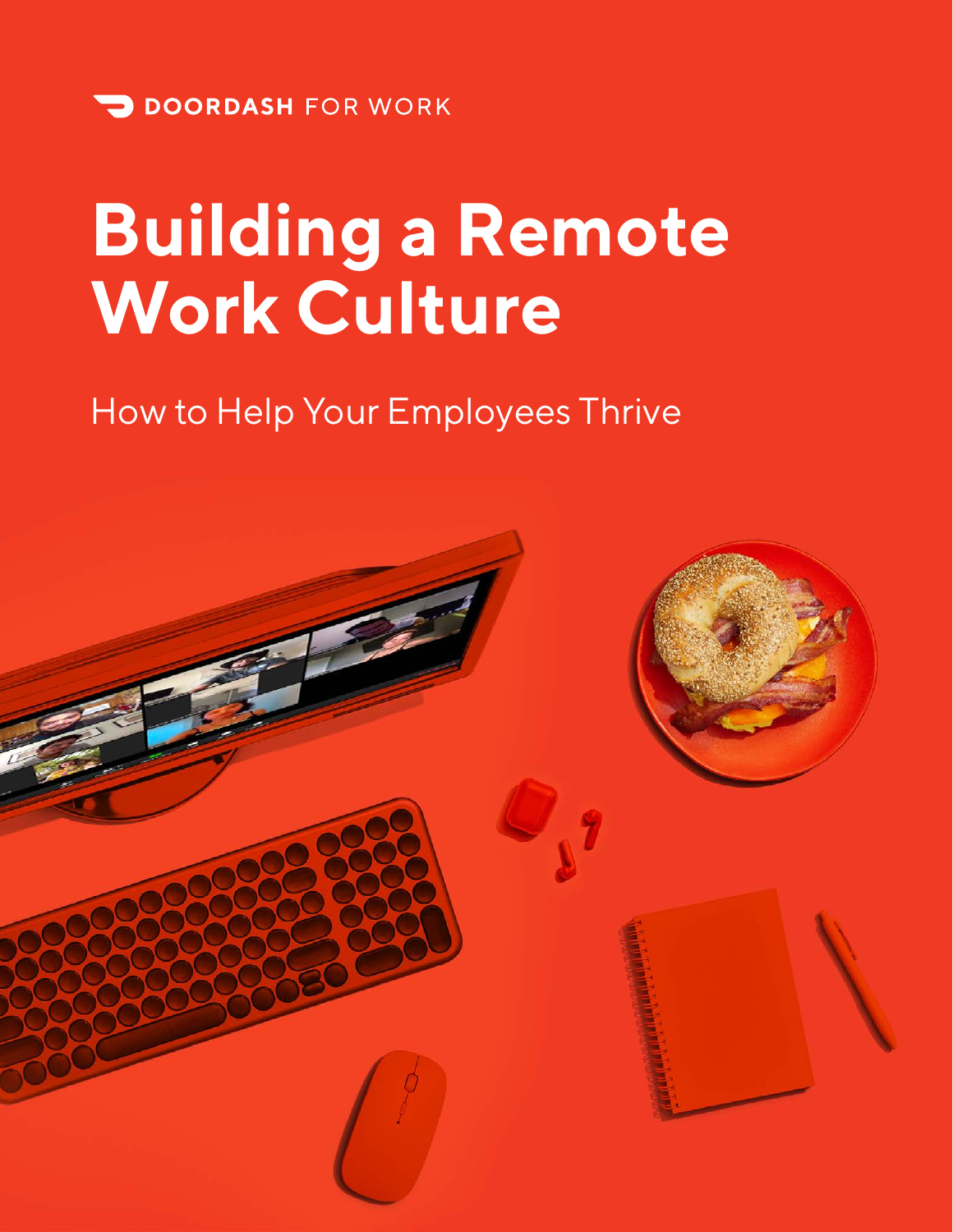## **With great challenge comes great opportunity.**

As teams move to working from home, we have a chance to reinvent what a workday looks like, how we support our employees, and capitalize on new opportunities to build success together.

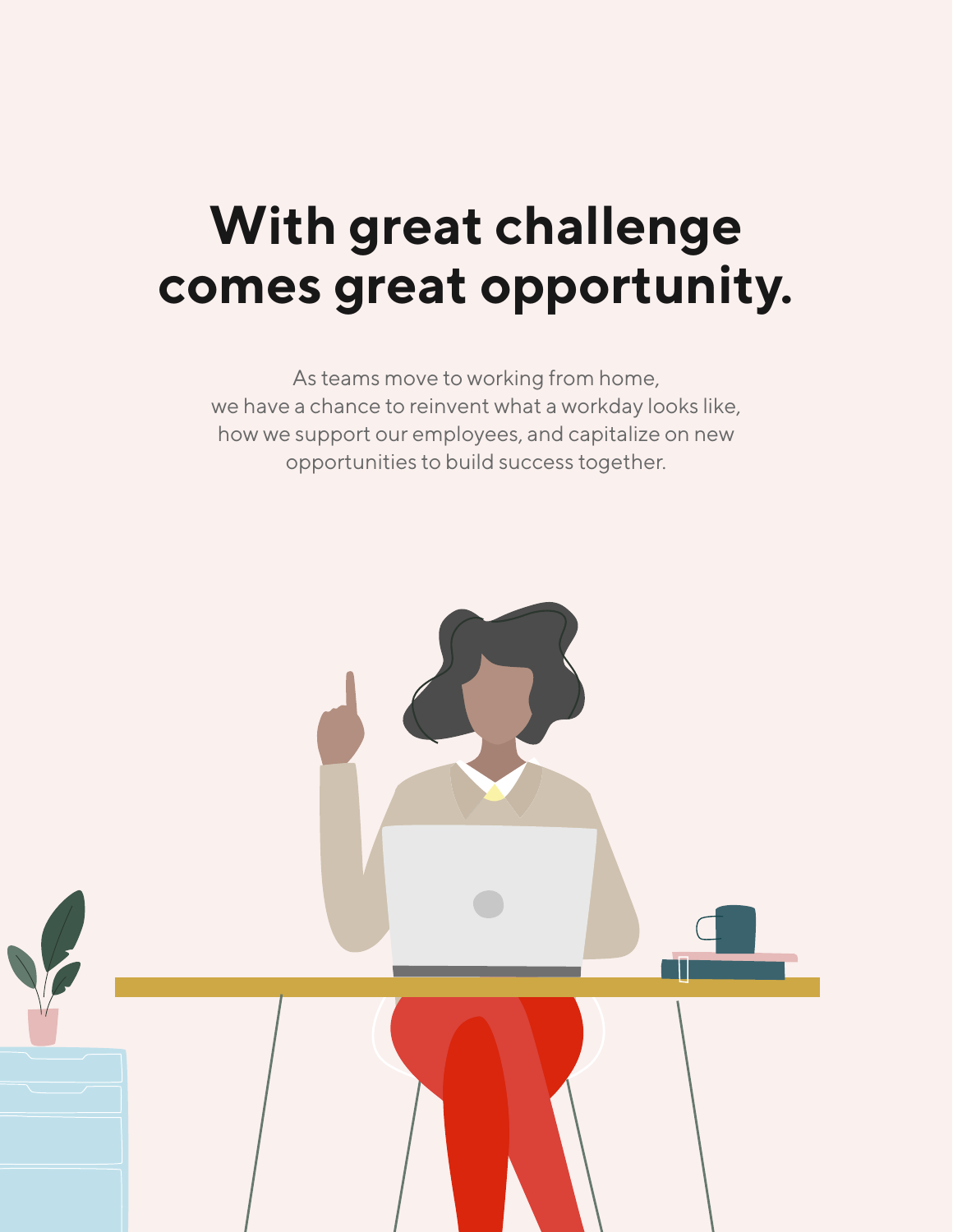### **INTRODUCTION**

Your workplace may be remote but there's an opportunity to make company culture and community stronger than ever.

In the best of times, work nourishes us. It provides a sense of achievement, enables us to form healthy relationships, and feeds our sense of competence and contribution. A great workday is like a satisfying meal, leaving you filled, happy, and enriched.

But the events of 2020 have caused the tables to turn. COVID-19 has impacted employees on a personal level — with 42% of employees reporting their mental health has been impacted since the outbreak began<sup>1</sup>. As a result of the increased stress, anxiety, and uncertainty, their morale, productivity, efficiency, and job engagement has declined, too.

Now it's up to us as business leaders to nourish work. In today's rapidly changing business landscape, we need to look at how we support our employees from fresh, new perspectives. We need to experiment with unconventional ingredients and unexpected flavors to spice up your employees' work from home experience and help them through this difficult time.

This guide can help you along the way.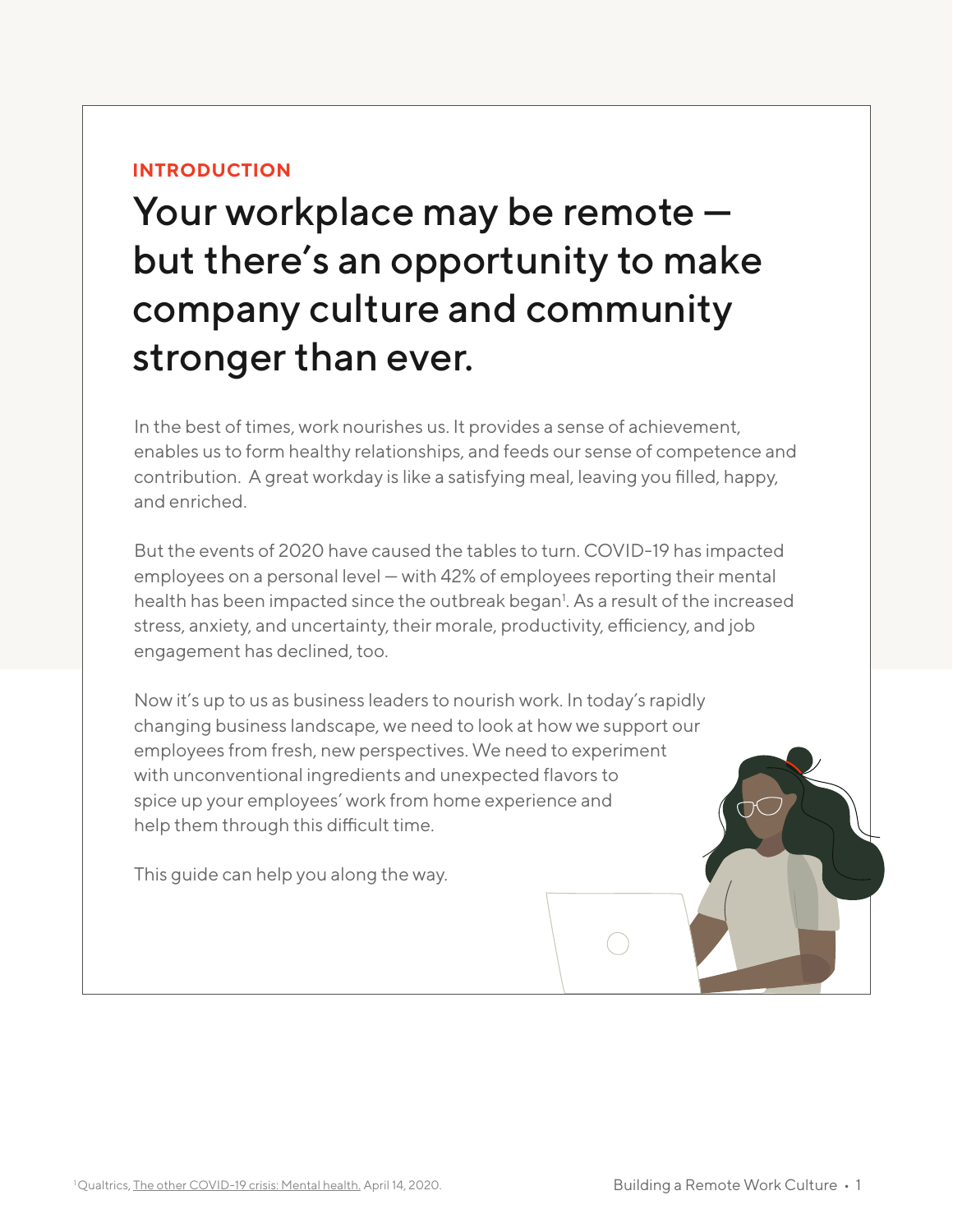### What's in this guide:

#### **Make the Most of Remote Work** 01

[Using this opportunity to increase productivity,](#page-4-0)  employee retention, and more.

#### **[Support Employee Work-Life Balance](#page-6-0)** 02

How to move your team from adapting to thriving as they work from home.

#### **[Build Camaraderie Among Virtual Teams](#page-10-0)** 03

Nourishing your teams, improving communication, output, and company culture.

#### **Redefine Workplace Benefits** 04

[Reinventing the way companies support their remote](#page-16-0)  staff through strategically designed perks.

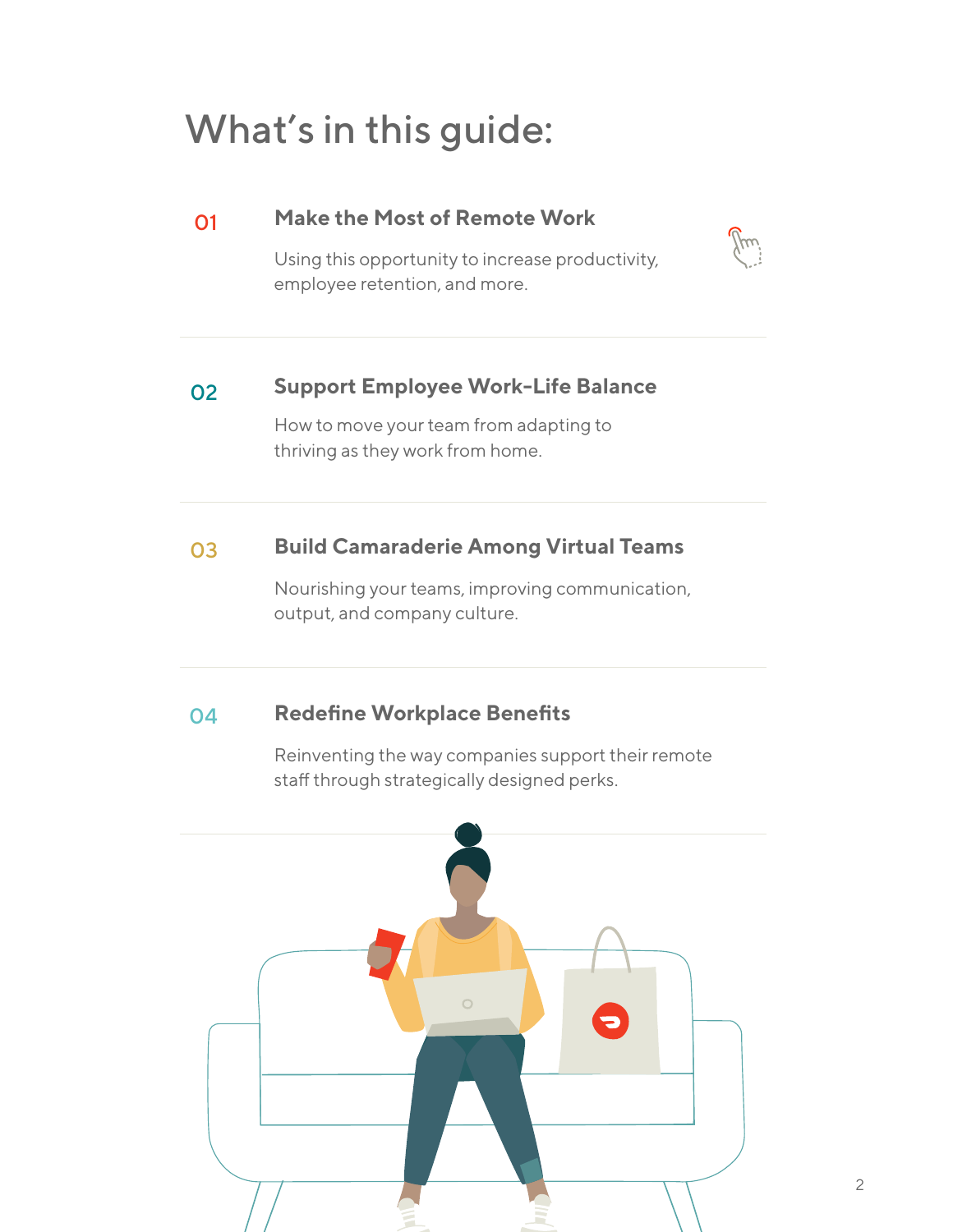### <span id="page-4-0"></span>**PART I** Make the Most of Remote Work

For people and human resources teams, this year has been one for the history books. You've grappled with unprecedented safety concerns. You've worked to accommodate a growing demand for health benefits. You've adapted to accommodate hiring freezes.

As if that weren't enough, you're now leading the transition to remote work — a shift impacting workforce processes, culture, and everything in between.

If the past several months have shown us anything, it's that remote work is here to stay. From traditional global corporations like Amex<sup>2</sup> and Google<sup>3</sup> to trend-setting upstarts such as Airbnb<sup>4</sup>, many companies have already committed to work from home through 2021. Some companies have made even more drastic commitments, like REI, which is selling<sup>5</sup> its brand new eight-acre corporate campus to embrace remote work indefinitely.

Employees across industries are largely in agreement with this transition —

# **52%**

JF

**52% of American**  workers<sup>6</sup> report that **they want to continue working remotely.** 

<sup>&</sup>lt;sup>2</sup> American Express, <u>Temporary Work From Home Policy</u>, September 10, 2020

<sup>3</sup> Business Insider, [Google will extend employee work-from-home until summer 2021](https://www.businessinsider.com/google-employees-working-from-home-summer-2021-report-2020-7), July 27, 2020

<sup>4</sup> Airbnb, [Work From Anywhere,](https://news.airbnb.com/work-from-anywhere-how-airbnb-guests-are-approaching-remote-working/) August 26, 2020

<sup>5</sup>CNN, [Outdoor Retailer REI to sell sprawling new and unused headquarters to shift to remote work,](https://www.cnn.com/2020/08/13/business/rei-sell-campus-coronavirus-trnd/index.html) August 14, 2020

<sup>6</sup>IBM, [IBM Institute for Business Value survey,](https://newsroom.ibm.com/2020-05-01-IBM-Study-COVID-19-Is-Significantly-Altering-U-S-Consumer-Behavior-and-Plans-Post-Crisis) 2020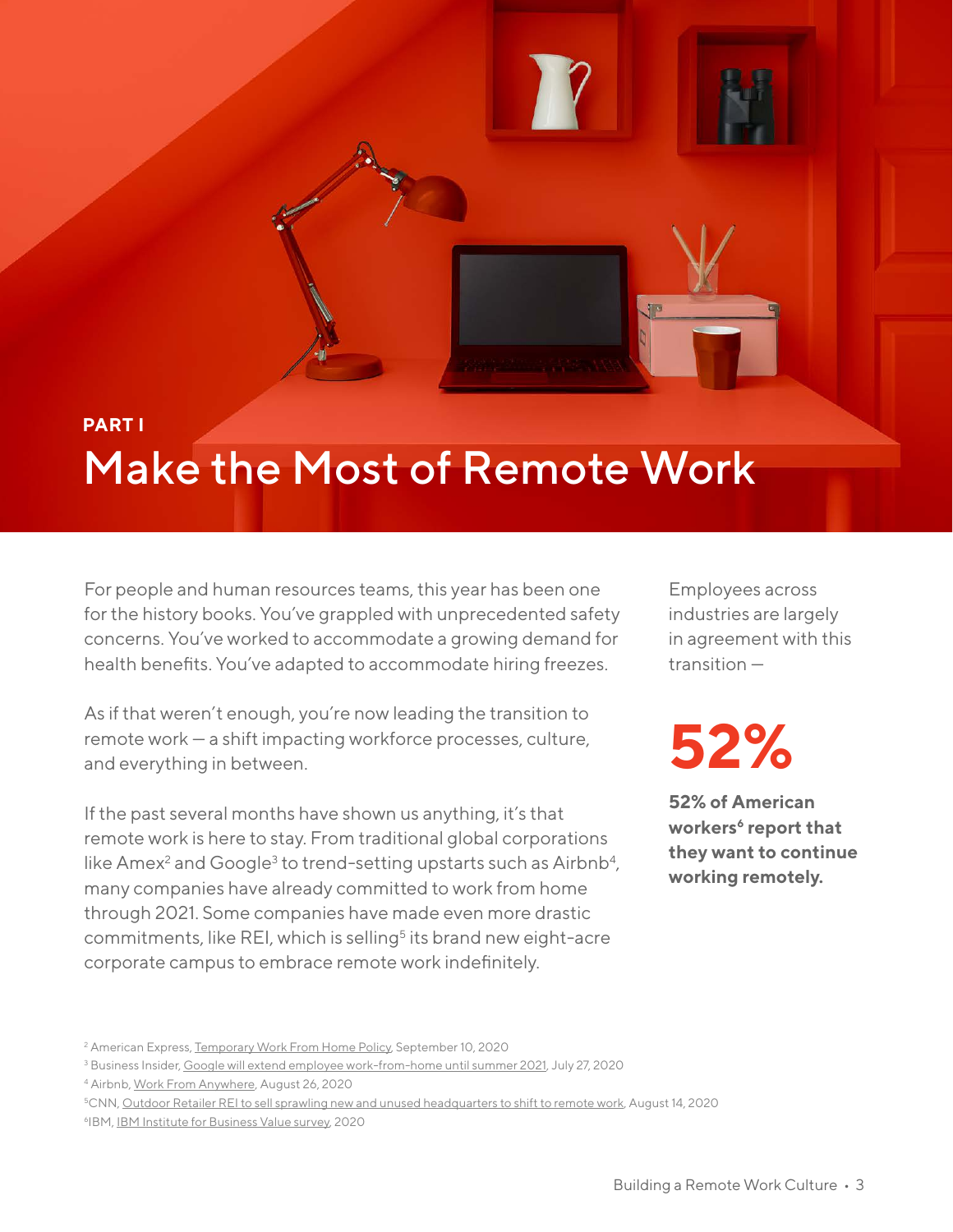### This new normal has completely reinvented office culture, forcing employees and employers alike to adapt to a whole new set of rules.

Now's a great time to establish or update your company's work from home policy to reflect your current practices. Below are some thought-starters of things you may wish to include in your policy.



Employees may work from home full-time or part of the time, depending on their desired schedule.

When remote, employees must have uninterrupted access to the Internet and relevant devices.



While working remotely, employees must follow all established cybersecurity protections observed in the office.

All employees are expected to work within regular business hours (preapproved exceptions may be made for travel and alternate time zones).



Employees must be able to take calls in a relatively uninterrupted area where they can be heard.

### **All this is to say: remote work is no longer the perk or privilege it used to be — it's simply the way work is done.**

So it's up to leaders like you to make it as engaging, enjoyable, and productive as possible for your workforce. You can do this by providing unique perks, benefits, and policies that fit today's remote workforce instead of holding on to yesterday's — and in subsequent sections, we'll tell you how to do just that.



5CNN, [Outdoor Retailer REI to sell sprawling](https://www.cnn.com/2020/08/13/business/rei-sell-campus-coronavirus-trnd/index.html) [new and unused headquarters to shift to](https://www.cnn.com/2020/08/13/business/rei-sell-campus-coronavirus-trnd/index.html)  [remote work](https://www.cnn.com/2020/08/13/business/rei-sell-campus-coronavirus-trnd/index.html), August 14, 2020 6IBM, [IBM Institute for Business Value](https://newsroom.ibm.com/2020-05-01-IBM-Study-COVID-19-Is-Significantly-Altering-U-S-Consumer-Behavior-and-Plans-Post-Crisis)  [survey](https://newsroom.ibm.com/2020-05-01-IBM-Study-COVID-19-Is-Significantly-Altering-U-S-Consumer-Behavior-and-Plans-Post-Crisis), 2020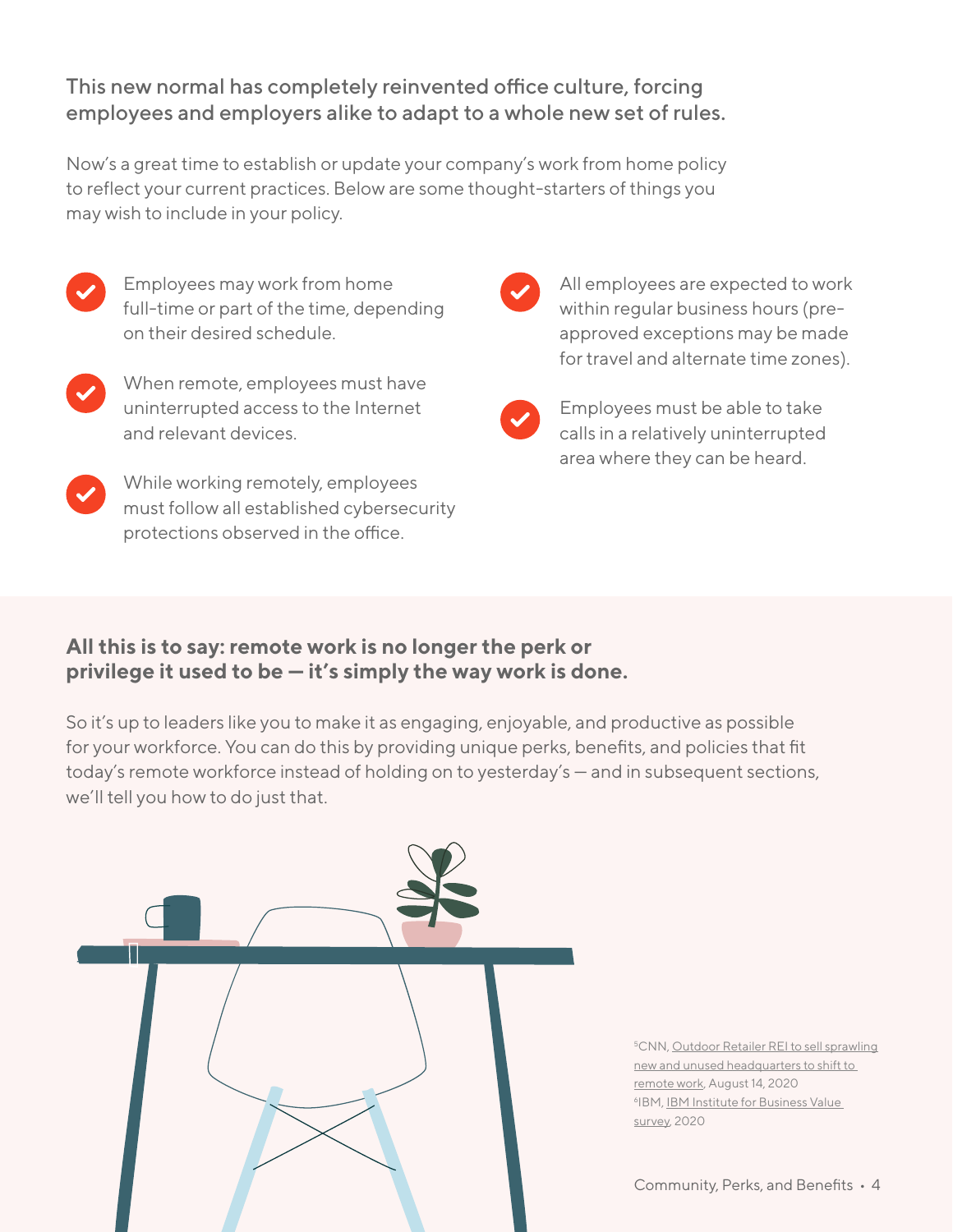## <span id="page-6-0"></span>**PART II** Support Employee Work-Life Balance

With COVID-19 causing nearly every office to go remote, employees now live at work. So if finding a work-life balance was difficult prior to the pandemic, it might seem next-to-impossible now. In July 2020, telehealth organization Mental Health America reported a 420% increase in anxiety screenings per day and a 520% increase in depression screenings per day over January.<sup>7</sup>

# **51%**

51% of remote employees worry about striking a balance between work and personal time<sup>8</sup>

# **22%**

22% of remote workers find it difficult to unplug from technology<sup>9</sup>

**On top of that, more individuals are grappling with mental health conditions caused by isolation, loneliness, and uncertainty.**



Working from home has long been considered a flexible workplace benefit — but rather than experiencing unparalleled freedom, many employees are now confined to their home or apartments. With fewer viable social plans, a nonexistent daily commute, and 24/7 access to a computer, many employees are finding their workday extending beyond their requisite working hours. **So how can you ensure your employees will thrive in a remote setting?**

<sup>7</sup> MHA, [COVID-19 and Mental Health.](https://mhanational.org/sites/default/files/Coronavirus%20Mental%20Health%20Presentation%208-1-2020%20(1).pdf) August 1, 2020.

8 Forbes, The Future Of Work Post-Covid-19, 2020.

<sup>&</sup>lt;sup>9</sup> Buffer, [The State of Remote Work 2019.](https://buffer.com/state-of-remote-work-2019) 2019.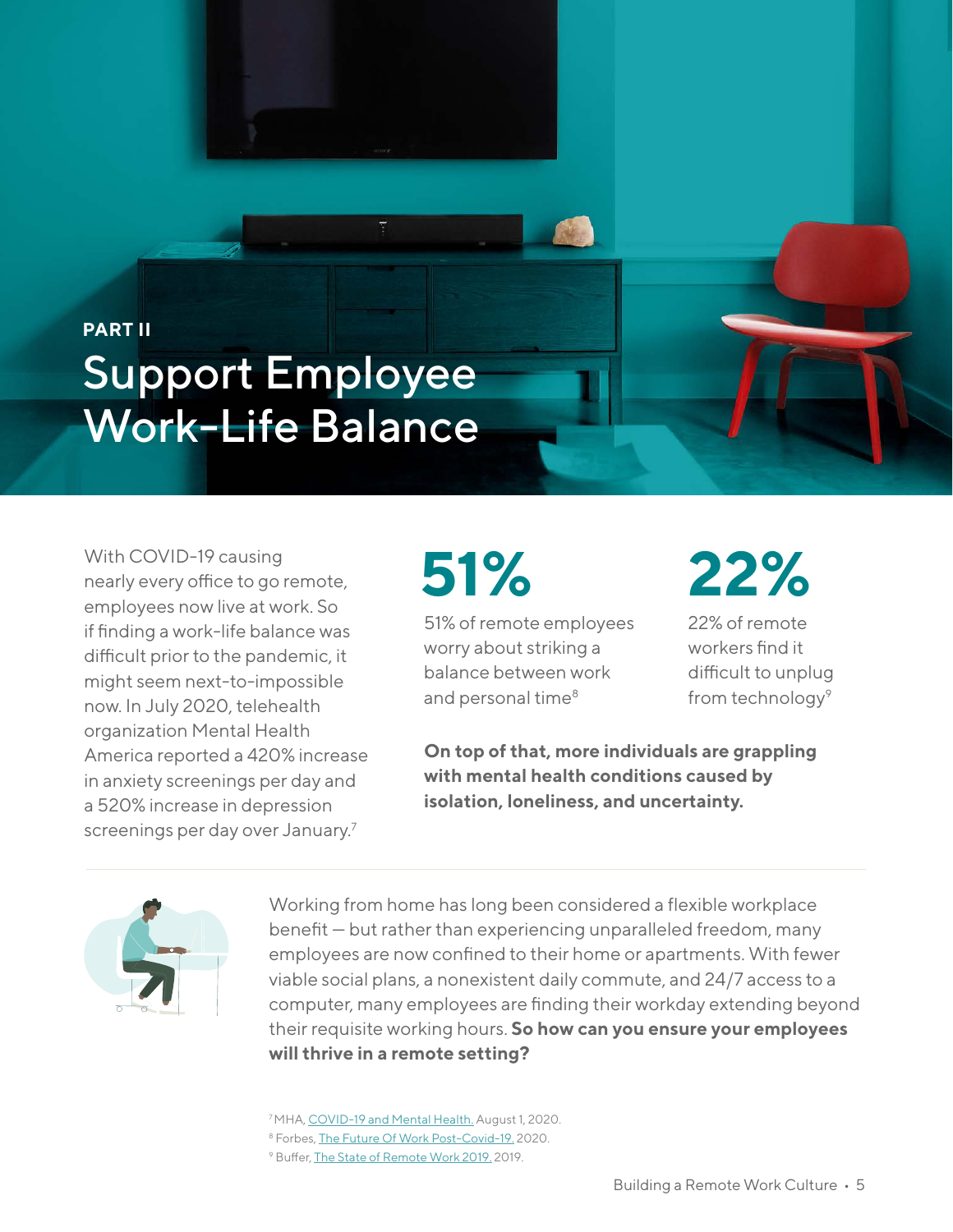### **We are in this together**

### Supporting your staff through thick and thin

The separation between work hours and home hours no longer remains, but employers can provide valuable encouragement to help employees find balance in new, creative ways. Use the following list of work-life balance tactics to find inspiration for your own employees.



### **Implement flex hours.**

Enable your staff to spend time away from work — whether it's providing them a fixed amount of "free hours" per week or letting them set their schedule. Focus on performance metrics: as long employees complete their work, flexible scheduling is a great way to earn their trust and improve happiness.



### **Institute walking meetings.**

After many months of virtual meetings, employees have video fatigue. Encourage your team to get outdoors and take audio-only calls on-the-go. Companies like Google, Facebook, and LinkedIn have already implemented this policy 10. Studies have found that just 30 minutes outside can improve office workers' productivity by almost 50%11. Taking this time can also help break up the day and provide mood-boosting benefits.



### **Encourage meals away from the computer.**

Most employees are guilty of eating lunch at their desks (at least some of the time). Offering DoorDash's [DashPass for Work](https://work.doordash.com/dashpass?utm_source=Web&utm_medium=Direct&utm_campaign=DW_US_DIR_OCT_CXD_DDW_WOR_BOF_ALE_ENG_5_CUSXXX__Downloadable-Q420-Remote-Work-Culture-Guide&utm_ad_group_id=&utm_keyword_id=&utm_creative_id=) as a benefit can help remind your employees to take regular mealtimes. With a DashPass subscription, they'll receive zero-dollar delivery and reduced service fees on every order they make, removing the stress of cooking and enabling them to enjoy time with friends, roommates, or family.



### **Establish meeting-free days to help everyone get work done.**

Two-thirds of all workers lose valuable time each week due to meetings which can cause them to have to backtrack or work overtime to finish projects. While face-to-face time can help people feel connected, it can also hinder productivity. Establish one or two days per week with no internal meetings, and limit client or partner meetings on these days where possible.

<sup>&</sup>lt;sup>10</sup> CNBC, [LEADERSHIP: The meeting hack loved by CEOs at Google, Facebook and LinkedIn.](https://www.cnbc.com/2018/08/23/why-ceos-at-google-facebook-and-linkedin-love-walking-meetings.html) 2018.

<sup>&</sup>lt;sup>11</sup> The Independent, [Productivity improves 45% after workers spend just 29 minutes outside, research shows.](https://www.independent.co.uk/news/uk/home-news/productivity-work-time-office-outdoors-study-b513816.html) 2020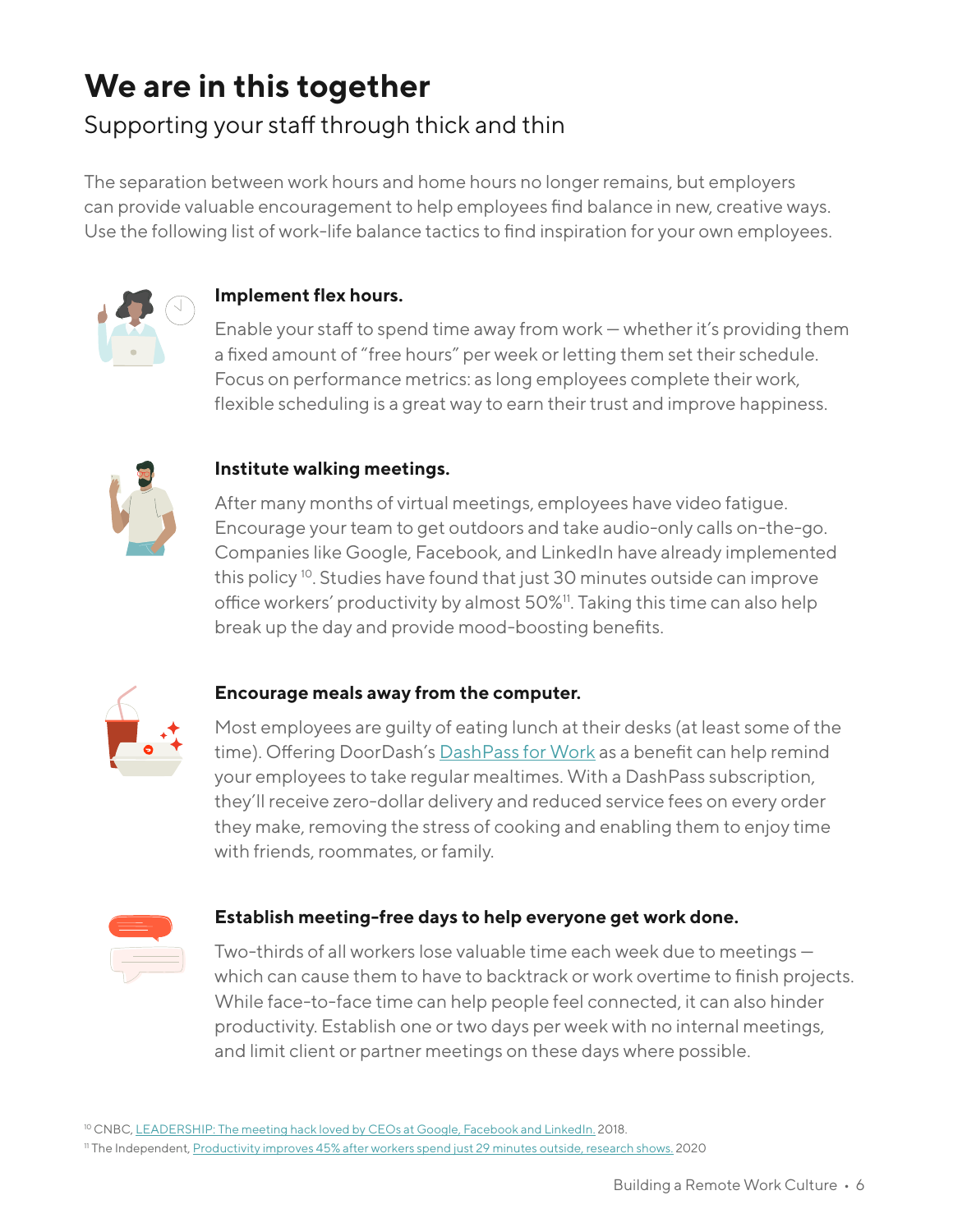

### **Teach employees to block off their calendars.**

Without boundaries to the workday, it's easy for people to lose track of time. If your company uses [G-Suite](https://gsuite.google.com/) or a similar email platform, employees can set "working hours" on their Google Calendar. An individual's working hours appear for everyone at the organization and let others know to avoid scheduling meetings outside of these hours. Here's how to walk them through it:

| ÏИ<br>Miles<br>21<br>22                                                                                   | wm<br>23<br>24                        | TH.<br>25            |                                                                                                                                                                                                   | ⊘                    | స్ట్ర                  | G Suite <b>O</b><br>$\mathop{\mathbb{H}}\nolimits$ |
|-----------------------------------------------------------------------------------------------------------|---------------------------------------|----------------------|---------------------------------------------------------------------------------------------------------------------------------------------------------------------------------------------------|----------------------|------------------------|----------------------------------------------------|
|                                                                                                           |                                       |                      | ø                                                                                                                                                                                                 |                      |                        |                                                    |
|                                                                                                           | Mill Staff meeting, Tilters bron d'at |                      |                                                                                                                                                                                                   | <b>THU</b>           | Settings               | FRI                                                |
|                                                                                                           |                                       |                      |                                                                                                                                                                                                   | 24                   | Trash                  | 25                                                 |
|                                                                                                           | <b>ID-MATSHAW Steele Contact AS</b>   |                      |                                                                                                                                                                                                   |                      |                        |                                                    |
|                                                                                                           |                                       |                      |                                                                                                                                                                                                   |                      | Density and color      |                                                    |
|                                                                                                           |                                       |                      |                                                                                                                                                                                                   |                      | Print                  |                                                    |
|                                                                                                           |                                       |                      |                                                                                                                                                                                                   |                      |                        |                                                    |
|                                                                                                           |                                       |                      |                                                                                                                                                                                                   |                      | Get add-ons            |                                                    |
| Working Hours.                                                                                            |                                       |                      |                                                                                                                                                                                                   |                      |                        | time or the company's standard                     |
|                                                                                                           |                                       |                      |                                                                                                                                                                                                   |                      | business hours.        |                                                    |
| $\leftarrow$ Settings                                                                                     |                                       |                      |                                                                                                                                                                                                   |                      |                        |                                                    |
|                                                                                                           | Language<br>English (US)              | <b>Working Hours</b> |                                                                                                                                                                                                   |                      |                        |                                                    |
| Language and region<br>Time zone                                                                          | Country<br><b>United States</b>       |                      | Enable working hours to let people know what times you're working and when you're available for<br>meetings. This will warn people if they try to invite you to a meeting outside of these hours. |                      |                        |                                                    |
|                                                                                                           | Date format<br>12/31/2020             |                      |                                                                                                                                                                                                   | Enable working hours |                        |                                                    |
|                                                                                                           |                                       |                      |                                                                                                                                                                                                   |                      |                        |                                                    |
|                                                                                                           | Time format<br>1.00pm                 |                      |                                                                                                                                                                                                   |                      |                        |                                                    |
|                                                                                                           |                                       |                      |                                                                                                                                                                                                   | Monday               | 9:00am<br>5:00pm<br>to | Copy time to all                                   |
|                                                                                                           | Time zone                             |                      |                                                                                                                                                                                                   | Tuesday              | 9:00am<br>5:00pm<br>to |                                                    |
| World clock<br>Event settings<br>View options<br>Events from Gmail<br>Working Hours<br>Main work location | Cisplay secondary time zone           |                      |                                                                                                                                                                                                   | Wednesday            | 9:00am<br>5:00pm<br>to |                                                    |



### **Utilize Slack status updates so employees can show what they're up to.**

Online messaging services like [Slack](https://slack.com/) are excellent for keeping in touch, but employees can't be expected to check and respond to messages at all hours. Encourage everyone to set a Slack status update — such as a to indicate they're having lunch, afor when they're out on a walk, or a for when someone is in a meeting. [\(Slack integrates](https://slack.com/app-pages/google-calendar) with your Google Calendar to automatically update your status based on your schedule.) This minimizes disruptions and keeps everyone in the know.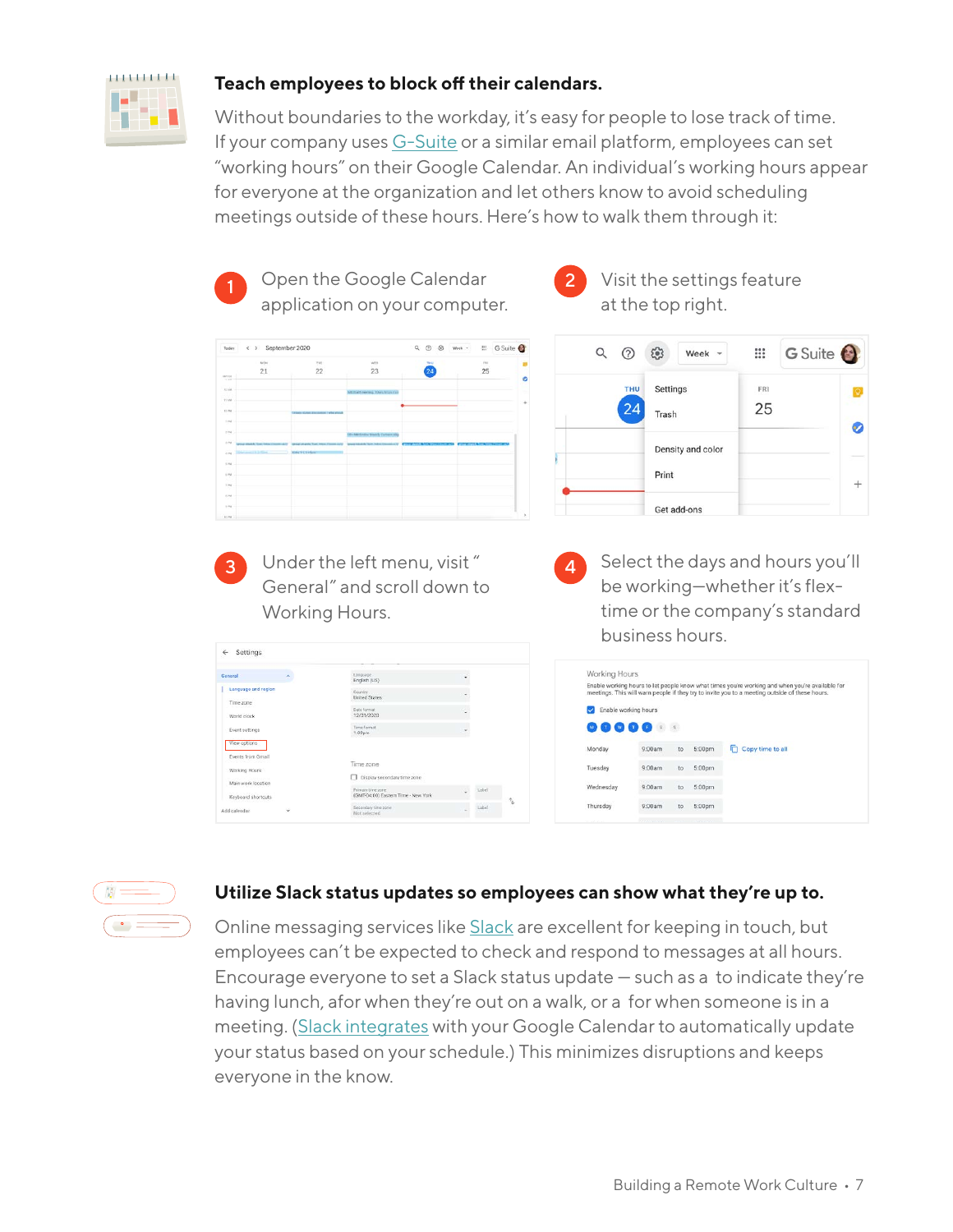

### **Schedule meeting buffers to minimize fatigue.**

With meetings sandwiched back-to-back, your team may be seated for hours on end. Establish a short buffer punctuating sequential meetings so staff can stand up, move around, and grab water or food to come into the next meeting refreshed. Google Calendar has a ["Speedy Meetings" feature](https://cloud.google.com/blog/products/g-suite/work-hacks-from-g-suite-how-to-host-more-effective-meetings) that does this for you, automatically shortening meetings you set by 5 to 10 minutes to give you some built-in breathing room.



### **Offer employees a work-from-home stipend.**

Employees may be working from their bed, their couch, or their kitchen table which can only exacerbate a poor work-life balance. If your budget allows and/ or you're fully transitioning away from an office space, it's a good idea to help your employees furnish their home offices with everything they need to work. Consider offering a stipend or reimbursing costs for items like desks, chairs, monitors, computer mouses, and wifi so employees can have a separate working and living space.



#### **Accommodate parents as they work through a school year of unpredictability.**

Working parents are especially struggling to manage work and parental duties. Whether school is in-person or virtual, parents have to help their children navigate a series of changes necessitated by COVID-19, while staying on top of their work responsibilities. Encourage the parents on your team to spend extra time off with their kids, and host open, honest conversations with staff to determine how to support them. Show your team getting through this difficult time is a joint effort.

Right now (and for the foreseeable future), your employees need you to acknowledge that things are different — and they may feel more burned out than usual. The key to a successful balance in the new normal is to help employees enjoy their life outside of work.

As they struggle to balance work with their at-home responsibilities, give them back some down-time by taking away the need for meal-prep. [DoorDash for Work](http://work.doordash.com?utm_source=Web&utm_medium=Direct&utm_campaign=DW_US_DIR_OCT_CXD_DDW_WOR_BOF_ALE_ENG_5_CUSXXX__Downloadable-Q420-Remote-Work-Culture-Guide&utm_ad_group_id=&utm_keyword_id=&utm_creative_id=) aims to help you enhance the employee experience by offering convenience and delicious cuisine at their fingertips, enabling them to maximize their time in and out of the office, even when that's the same room.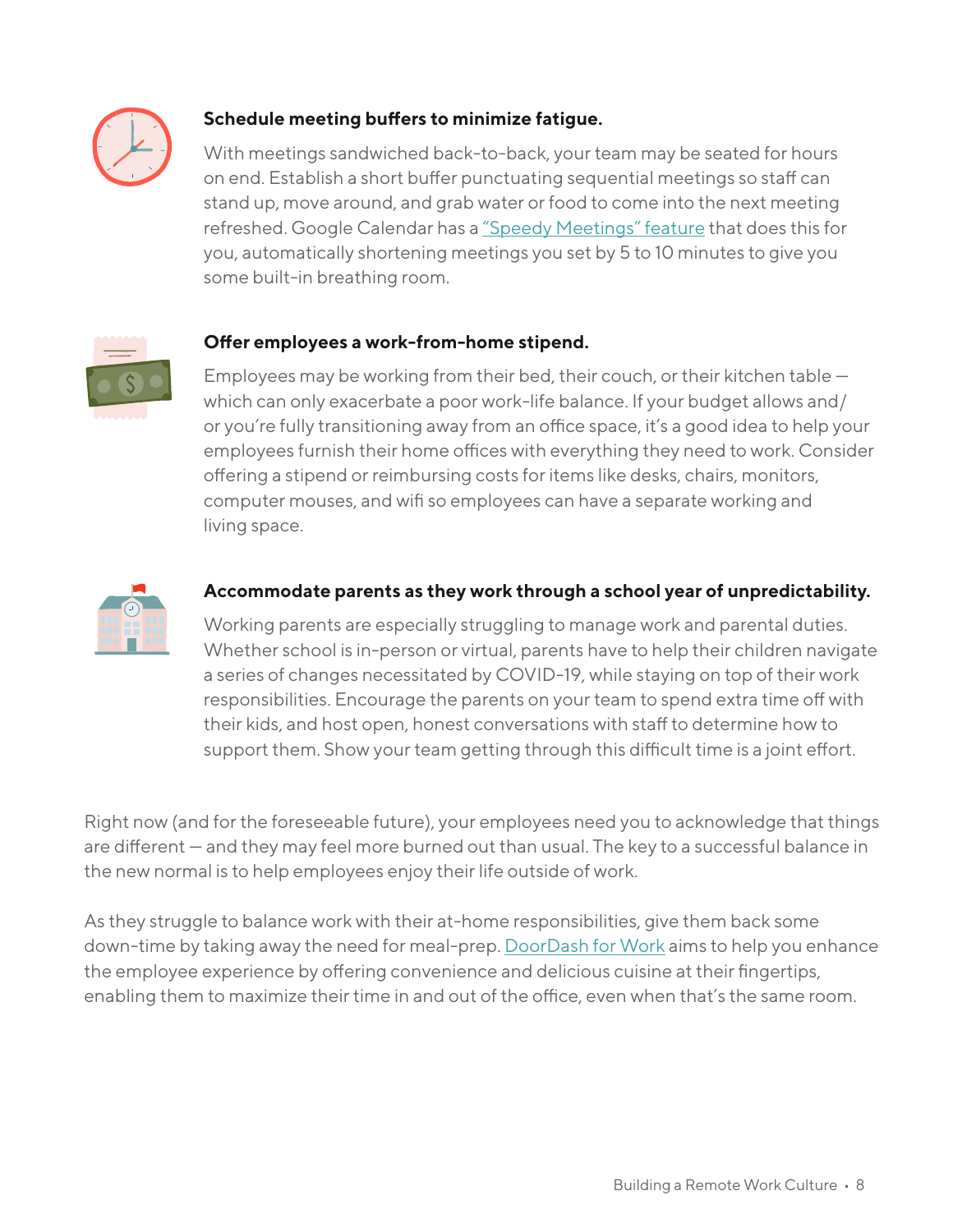## <span id="page-10-0"></span>**PART III** Building Camaraderie Among Virtual Teams

There's no denying that socializing across a screen is just different. Employees have less opportunities to connect outside of the office environment, but there are ways to make the connections they do have more meaningful.

More importantly, the community aspect of a company comes down to who's on your team — not where you're working from. Even without a shared physical office, it's more than possible to generate connections, start conversations, and create opportunities for your employees to bond.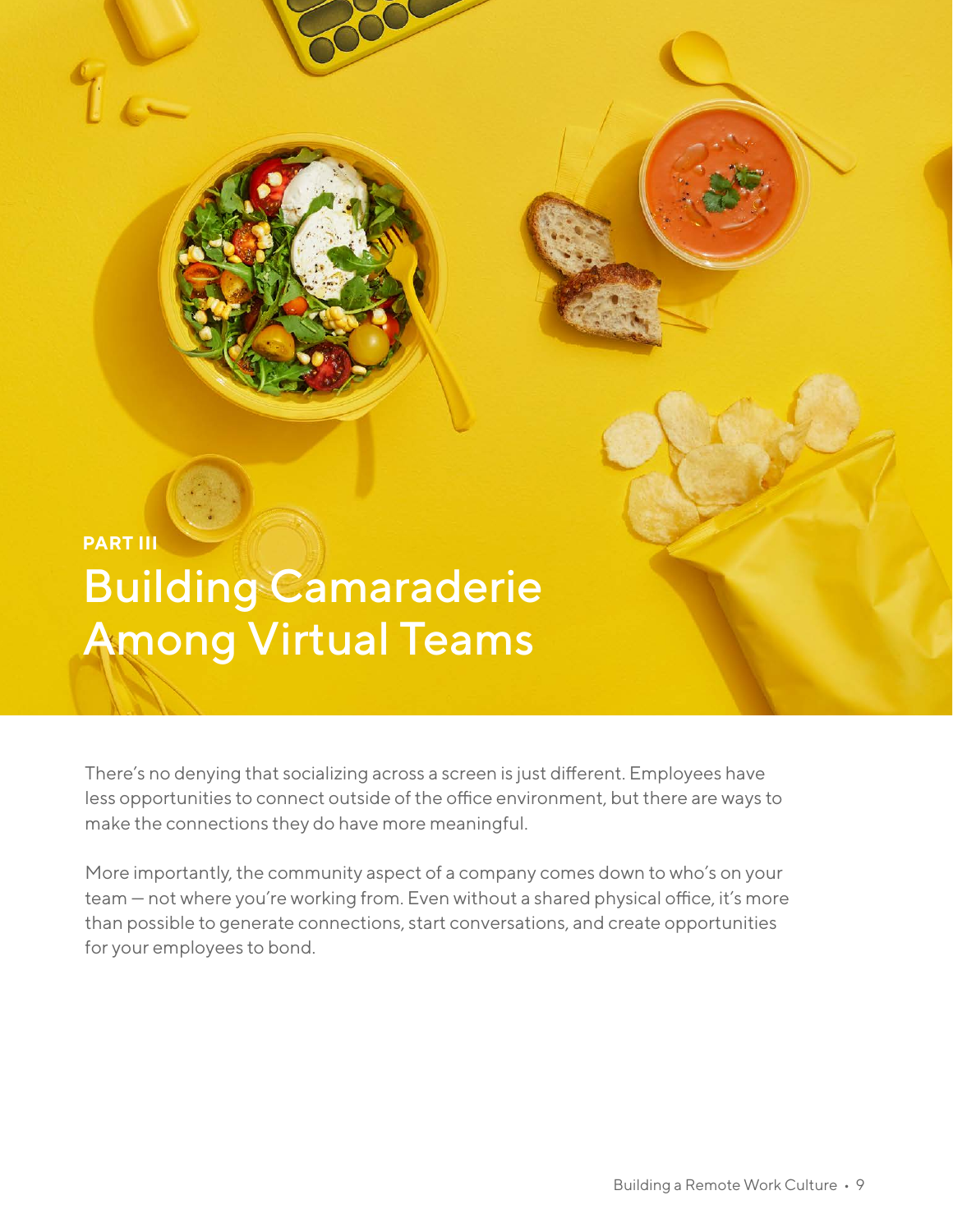

### **Food makes people feel good.**

One of the most powerful and surprising ways to boost camaraderie among virtual teams is with food. Even before remote work took off, companies in the know put the culture-building power of food to work, with 35% of companies providing office meals to encourage team building. Plus, more than 55% of employees report daily food in the workplace makes them feel more appreciated by their companies. And a workforce that feels good is always more creative, connected, and co-operative.



### **Dine and unwind, together.**

The lunch hour is an excellent time for employees to both bond and temporarily focus their attention away from the workday. Generally speaking, on and off the clock your team can connect over shared bites (even when everyone is on a different time zone!). With **Expensed Meals** from DoorDash for Work, your team gets a flexible spending budget each month to order meals whenever — like on a team hangout.



### **Eat, drink, and work merry.**

Holidays are highly associated with food and celebration, making them great opportunities for you to build a spirited culture. When the next holiday rolls around, ditch the gift exchange — and have your people pitch in a few bucks for a well-appointed party with quality food that will surprise and delight. You could even turn any annual holiday parties your office observes into virtual events.

Better still, keep an eye out for food-centric holidays: National Pizza Day, National Cookie Day, and, of course, Thanksgiving. You'd be surprised how many chances the calendar year offers you to gather employees together for merriment and a great meal.

With **Employee Gift Cards** from DoorDash for Work, everybody can order what they want — and enjoy their meal together.



#### **Feed culture and connection.**

The bottom line is, people who eat better, feel better, and therefore make stronger workplace connections. A [DashPass for Work](http://work.doordash.com/dashpass?utm_source=Web&utm_medium=Direct&utm_campaign=DW_US_DIR_OCT_CXD_DDW_WOR_BOF_ALE_ENG_5_CUSXXX__Downloadable-Q420-Remote-Work-Culture-Guide&utm_ad_group_id=&utm_keyword_id=&utm_creative_id=) subscription can give your employees instant access to a whole range of healthy local options, delivered to their door, with \$0 delivery fees and reduced service fees on any order. Introduce it to your employees and see how it lifts morale and overall satisfaction.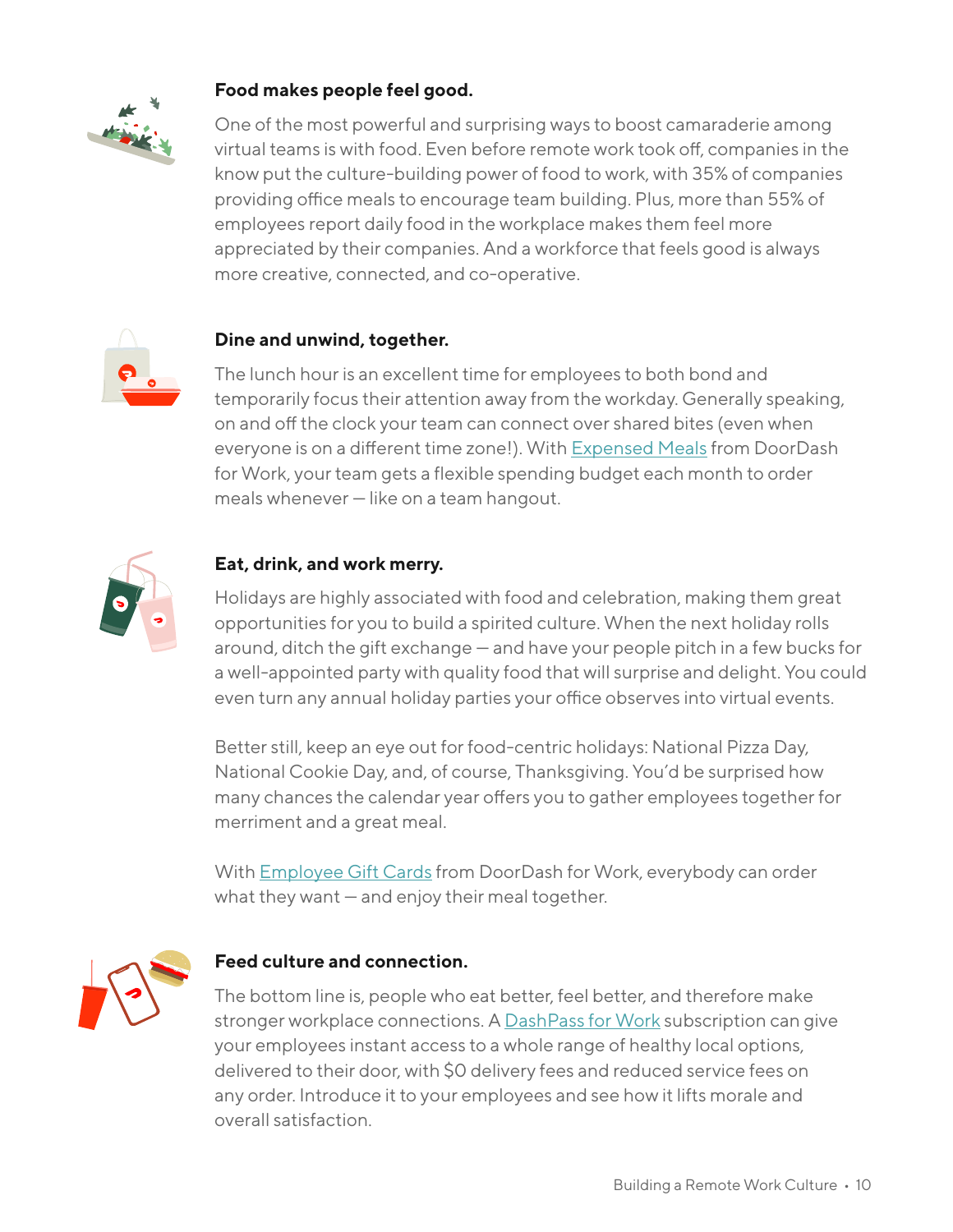## More ways to bring teams together.

Just because we're isolated doesn't mean we need to be alone.



### **Schedule virtual happy hours**

Virtual happy hours can be surprisingly engaging — especially now that, for the most part, people are comfortable with video conferencing. Keep it small (less than 10 people is ideal), encourage people to dress snappy, and use the Zoom grid view so you can see everyone's faces at once.



Fun tip: Make "Quarantinis", a spontaneous mixed drink with whatever liquor you happen to have available.



### **Provide learning opportunities**

Virtual events like webinars and other online training engage your people and increase the value of your workforce. But they can also be bonding experiences when shared. Use a learning management system to deliver training to a select group of people who share a common need (building management skills, learning a new technology, etc). Or reimburse qualifying online courses or educational programs on platforms like [LinkedIn Learning](https://www.linkedin.com/learning/) and [Coursera](https://www.coursera.org/) to foster employee growth. Give employees a forum to discuss and apply their leanings so they grow together.

You could also let small groups of employees shadow a more experienced mentor through a project that would otherwise be on-site. Where it makes sense, you can punch up these learning events with DoorDash for Work [Expensed Meals](http://work.doordash.com/expensed-meals?utm_source=Web&utm_medium=Direct&utm_campaign=DW_US_DIR_OCT_CXD_DDW_WOR_BOF_ALE_ENG_5_CUSXXX__Downloadable-Q420-Remote-Work-Culture-Guide&utm_ad_group_id=&utm_keyword_id=&utm_creative_id=) — just like you'd have in the office. With Expensed Meals, employees have a set recurring budget they can use to order working lunches, late night snacks, and everything in between.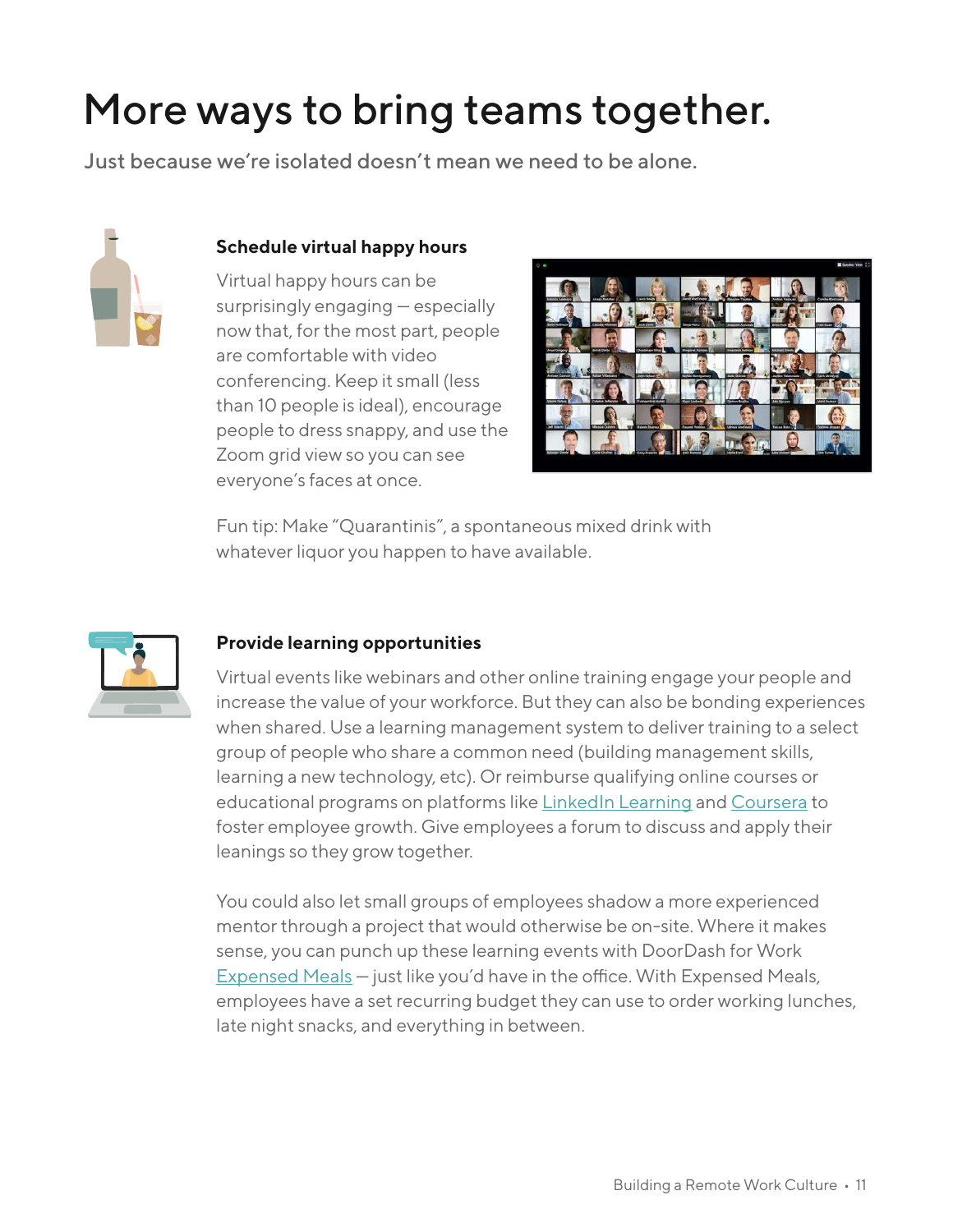

### **Host volunteer days in your community**

If your employees are in a position to do so, volunteering can be a great way to spend time in the local community while also connecting with their colleagues. Whether it's attending a neighborhood clean-up day or assisting at a food bank, a (socially-distanced) volunteer day can help your team feel good — and feel closer to one another.



### **Create a quiz composed of fun facts about your team**

Use a free app like [Kahoot!,](https://kahoot.com/) which combines video chat with a fun, colorful quiz interface. People can see each other and socialize during the game play. Or simply send a Buzzfeed quiz around before a Zoom hangout and get people to share their answers. Pick one with a fun, personal angle, such as "What breakfast food are you?". It's hard not to laugh when you hear someone explain why they're a muffin or a bagel.



### **Have a team movie night over Zoom**

One person plays the movie on their screen. They share their screen. Everybody else can chime in for running commentary as you watch, so you get that feeling of sharing an experience together. Oh, and don't forget the snacks! (Which, of course, DoorDash can deliver to your employees' doors.) To make the experience seamless, use the [Netflix Party](https://www.netflixparty.com/) browser extension, which makes it easier for groups to stay on scene and share dialogue around the film's events.



### **Create a fantasy sports league**

For the uninitiated, fantasy sports are where people create imaginary teams out of real players and have imaginary games which are won and lost based on how those players are performing in actual, professional games. People absolutely love it — even if they don't typically love sports. There are plenty of apps and sites to choose from to manage the process, like [NFL Fantasy](https://fantasy.nfl.com/) and [FanDuel](https://www.fanduel.com/). Watch live games together the same way you host a movie night. Provide a one-time [Expensed Meals](http://work.doordash.com/expensed-meals?utm_source=Web&utm_medium=Direct&utm_campaign=DW_US_DIR_OCT_CXD_DDW_WOR_BOF_ALE_ENG_5_CUSXXX__Downloadable-Q420-Remote-Work-Culture-Guide&utm_ad_group_id=&utm_keyword_id=&utm_creative_id=) budget for games so employees can get their fill of wings.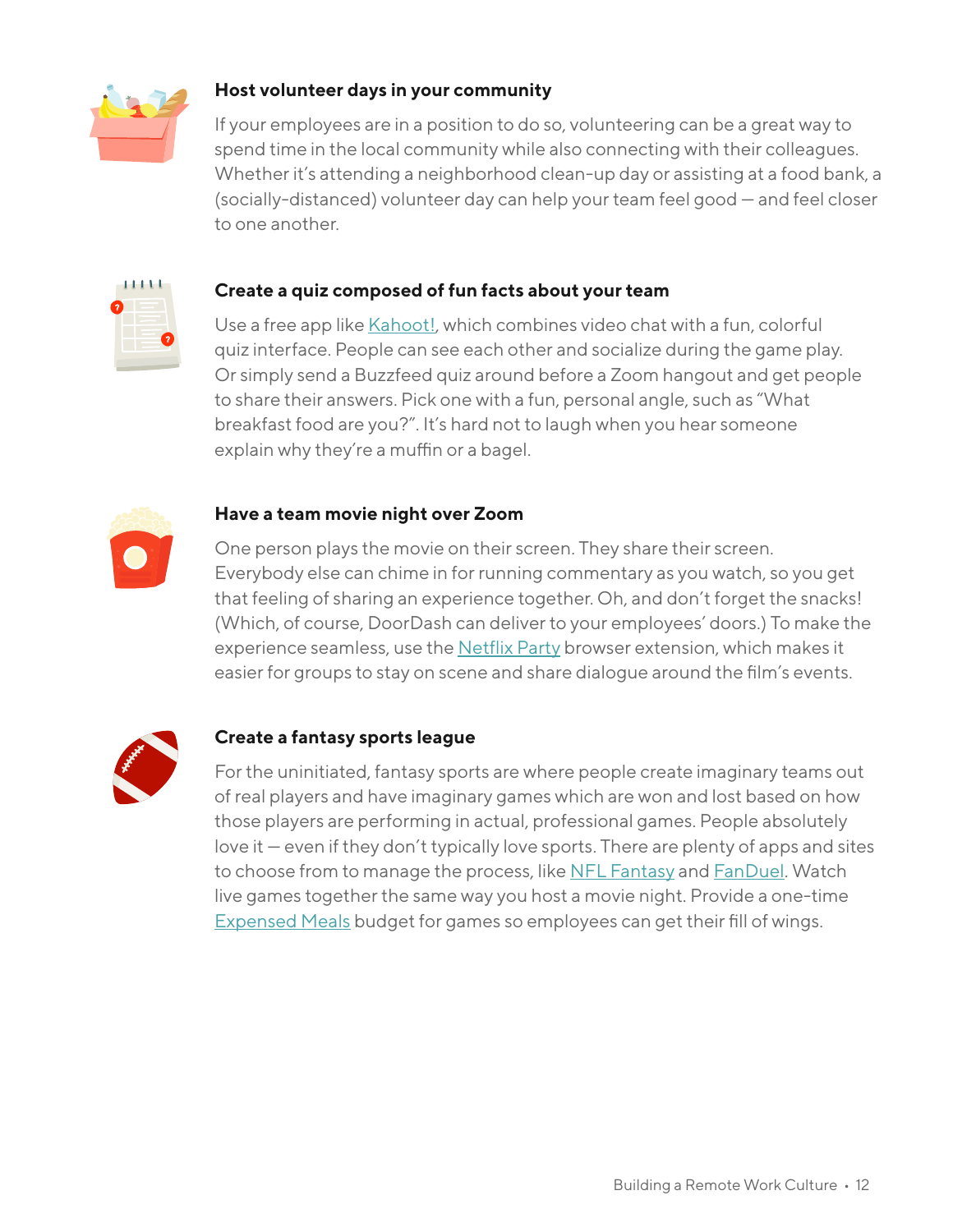

#### **Create a virtual watercooler**

Message apps such as Slack and Microsoft Teams are where employees hang out during the day, share weekend stories, pet pics and the like. The lines between work and team bonding are blurred on these apps, and that can be a good thing. Not only does it help employees make strong and far more frequent personal connections, but it also enables a more dynamic, continuous conversation that can drive engagement and productivity. For further engagement, initiate a fun conversation starter like a "joke of the day" for people to respond to.

Employees can have free reign to create their own niche channels, too whether it's for discussing anime or sports. And beyond fun and games, you may consider bringing people together through employee resource groups offering shared support for LGBTQ employees, BIPOC employees, and other communities that may require a forum to speak openly.



### **Encourage creativity**

Looking to bring employees together — and create inspiration that translates to their work? Adobe's executive creative director Adam Morgan instituted free-flowing creativity workshops for his writing team<sup>13</sup>. Essentially agenda-less meetings, these sessions were reserved for discussing anything but work — from art to film to books to movies. The resulting project-based conversations and brainstorming sessions took place on a deeper level and employees found their creativity and productivity enhanced.

But the possibilities are truly limitless. You could hold a virtual painting session, create an a capella group, or host a writing group to allow employees to interact and get the creative juices flowing.

<sup>13</sup> Adobe, [5 Ways to Remain Creative and Efficient While Marketing from Home.](https://blog.adobe.com/en/2020/05/12/5-ways-to-remain-creative-and-efficient-while-marketing-from-home.html#gs.hgucwg) May 12, 2020.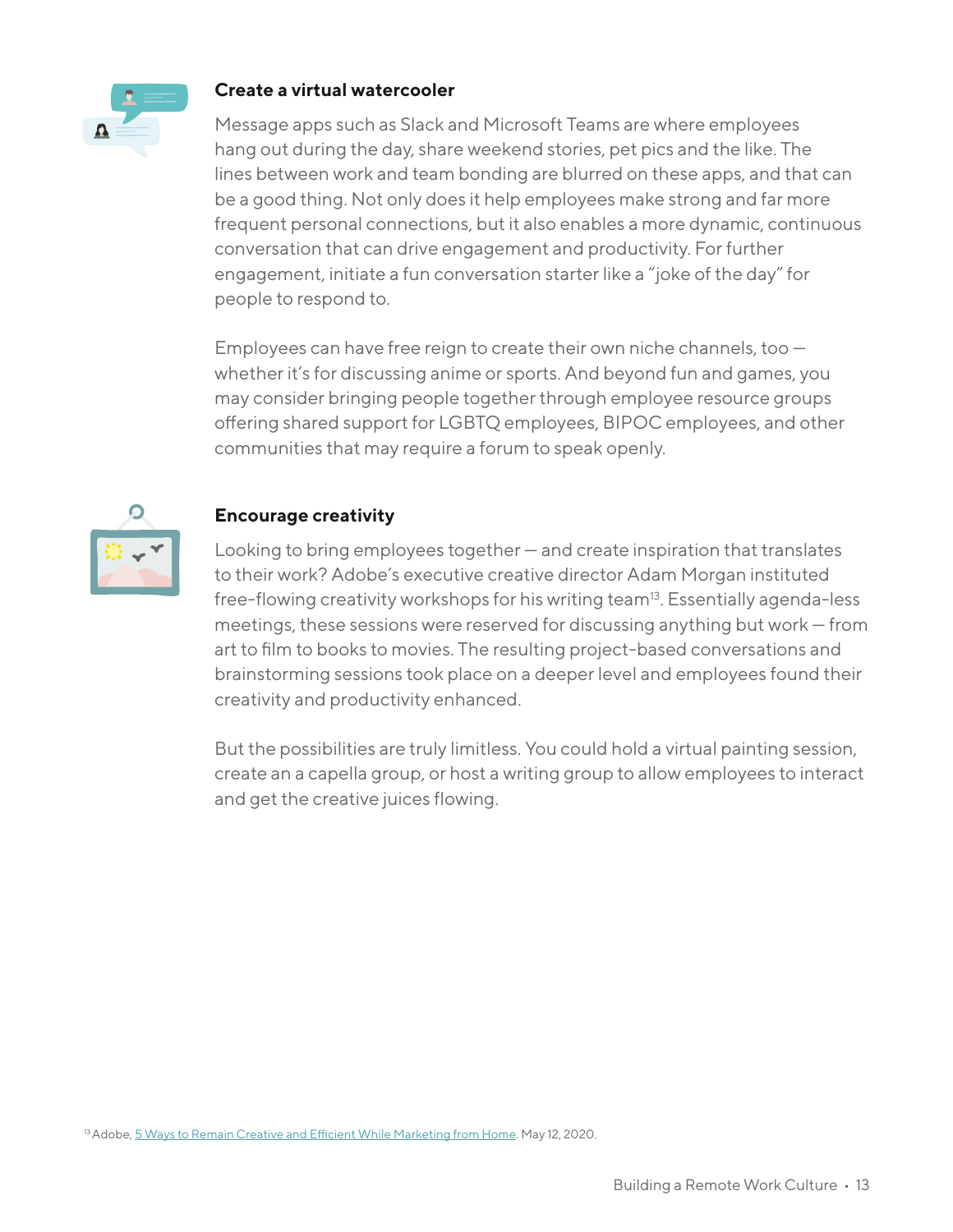

### **Beat the afternoon slump with a virtual stretching session**

Don't look now, but sitting and staring at a screen can be as detrimental to your health as obesity and smoking<sup>14</sup>. Fortunately, "deskercising" is a thing. Designate a colleague to lead your team through a series of virtual stretches and exercises you can do at home — there are loads of sample routines online, including these guides from [VeryWellFit](https://www.verywellfit.com/best-stretches-for-office-workers-1231153) and [Healthline](https://www.healthline.com/health/deskercise#TOC_TITLE_HDR_1). Who knows? You might create a healthy new habit that actually sticks.



### **Attend a virtual trivia night**

Lots of pubs and other venues are hosting [virtual trivia nights.](https://www.sporcle.com/live/virtual-trivia/) Get your team to sign up and play together. Or, create and host your own: write your own questions, or find a pre-made, work-specific set online that's ready to roll. Prizes are optional — people's innate desire to win is all that's required for a spirited competition.



### **Host a fitness challenge**

A fit workforce is a win for company finances: decreasing healthcare costs and absenteeism, and boosting energy and productivity. Set a big goal like "walking" from one nearby city or landmark to another — and track your virtual steps with a fitness app. You can turn it into competition with a ["step bet,](https://waybetter.com/stepbet)" set an Activity Rings completion goal for employees with an [Apple Watch](https://www.apple.com/watch/), or even do old-fashioned flexibility or plank challenge to up the stakes. In short, wellness matters.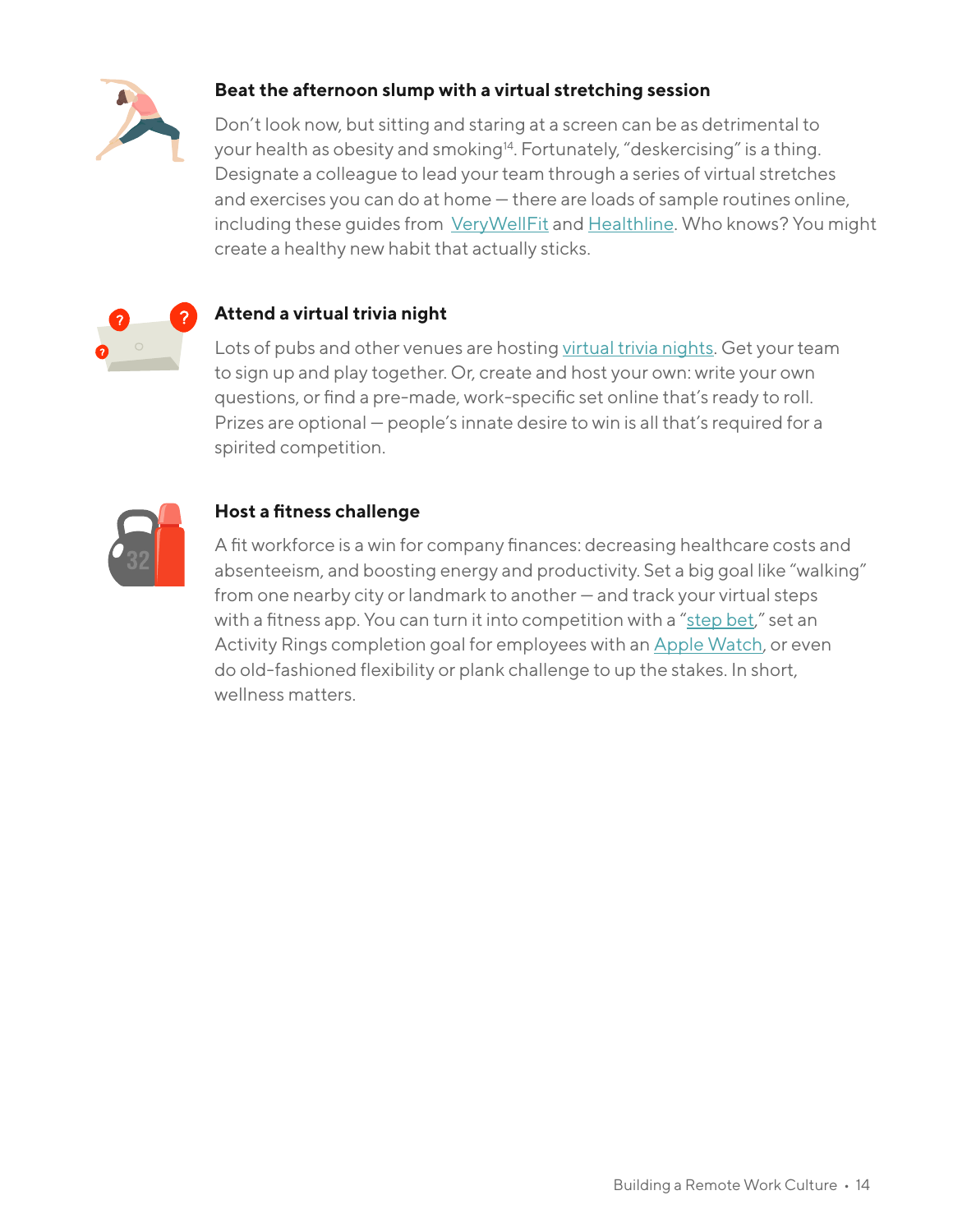

### <span id="page-16-0"></span>**PART IV** Redefining Workplace Benefits

Work isn't what it used to be — and neither are employee benefits and perks. If the pandemic has proven anything, it's that benefits can be crucial to help employees tackle the unexpected. Employees value both traditional benefits and unique perks more than almost anything else.

**According to a recent survey, more than 70% of employees feel their benefits packages are extremely important for their financial health, job satisfaction, and overall well-being15.** 

And a whopping 79% of employees see robust benefits as a higher priority than a pay raise<sup>16</sup>.



According to a survey of over 1,000 full-time office workers, 56% of full-time employees are very or extremely happy with their current job. **But among those who have access to free food, that number jumps to 67%.1**

All this is to say: find new ways to reward and motivate your team (that go beyond the standard) in this ever-evolving era. Benefits can show employees that they have your full support and ultimately keep retention and morale high.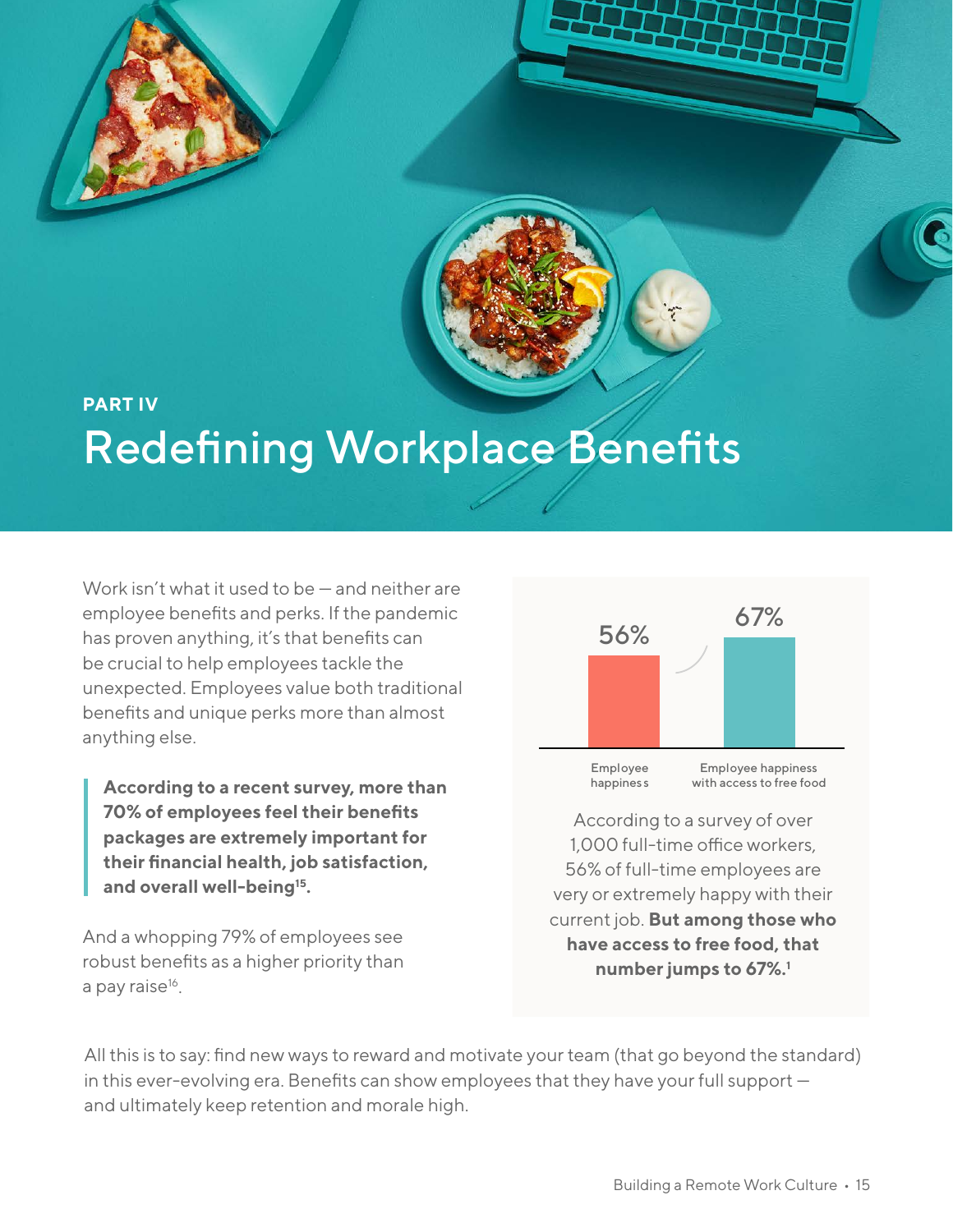### Unpacking unexpected benefits and perks

Use the below list to discover unique benefits to offer your employees.



| <b>The benefit</b>                                                | <b>Why it matters</b>                                                                                                                                                                                                                                                                                                                                                                         |  |  |
|-------------------------------------------------------------------|-----------------------------------------------------------------------------------------------------------------------------------------------------------------------------------------------------------------------------------------------------------------------------------------------------------------------------------------------------------------------------------------------|--|--|
| Celebrations for birthdays,<br>holidays, and special<br>occasions | Celebrations help employees feel acknowl-<br>edged and add moments of levity to the work<br>week. They also provide an opportunity for<br>team bonding. Consider providing a gift for the<br>honoree, such as a DoorDash Employee Gift<br>Cards they can use on their own time.                                                                                                               |  |  |
| A work-from-anywhere policy                                       | Now that the office is becoming a thing of the<br>past, there's nothing tying employees to a<br>certain geographic location. 30% of employees<br>see location flexibility as the main benefit to<br>working remotely. A work-from-anywhere<br>policy can make it easier for employees to<br>travel, visit family, or even move to a new area<br>(while still getting their assignments done). |  |  |
| A company store with<br>the essentials                            | Hand sanitizer. Masks. Gloves. The new<br>essentials of today are ever-important - but<br>hard to come by. Create a company store<br>where employees can safely restock on in-<br>demand items.                                                                                                                                                                                               |  |  |
| Wellness program or<br>reimbursement                              | Keeping a healthy lifestyle can positively<br>impact all other areas of someone's life, both<br>personal and professional. A virtual wellness<br>offering or reimbursement for online fitness<br>classes can keep employee spirits high and<br>help them maintain a good work-life balance.                                                                                                   |  |  |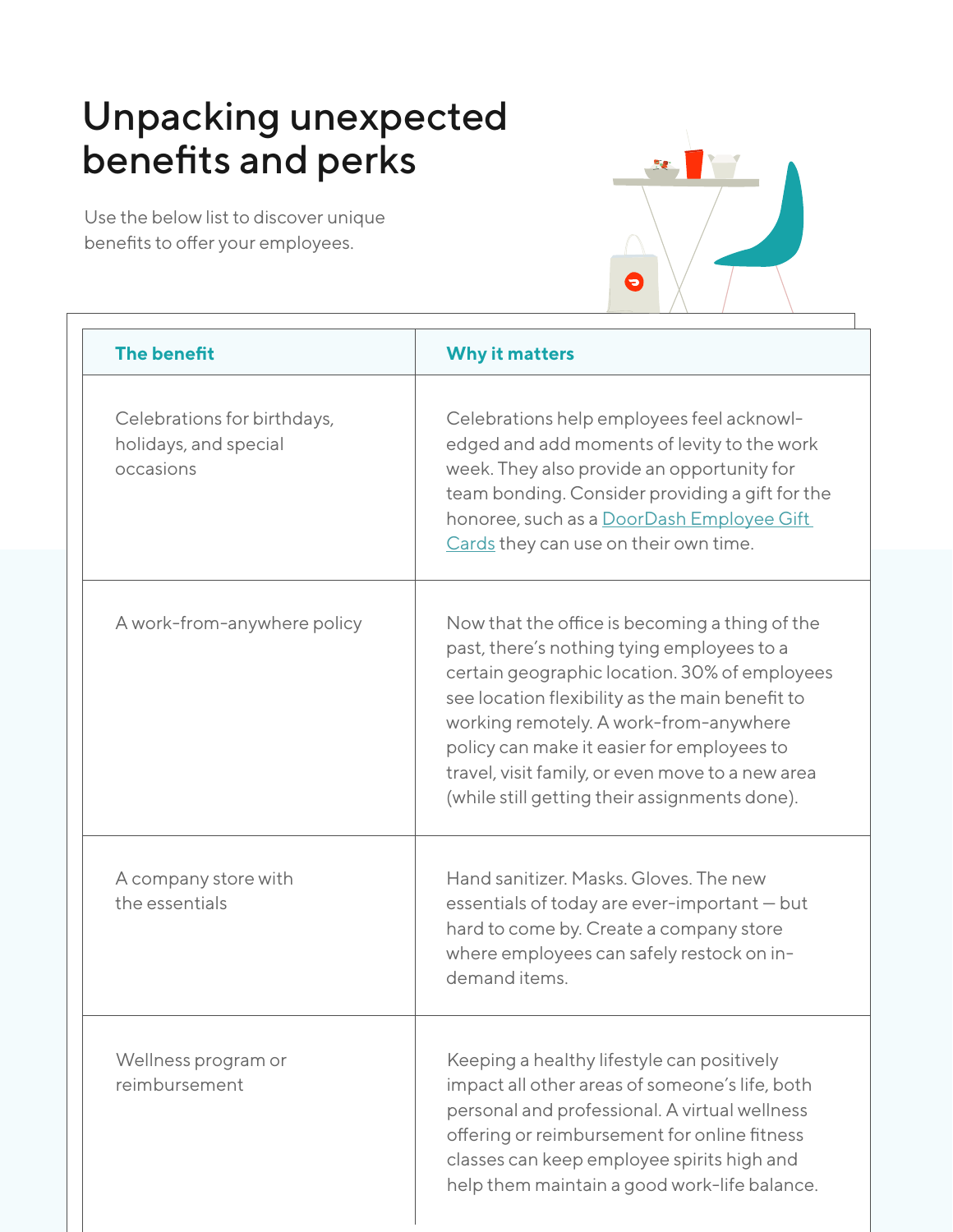| <b>The benefit</b>   | <b>Why it matters</b>                                                                                                                                                                                                                                                                                                                                 |
|----------------------|-------------------------------------------------------------------------------------------------------------------------------------------------------------------------------------------------------------------------------------------------------------------------------------------------------------------------------------------------------|
| Meal perks           | In a survey of DoorDash for Work customers,<br>91% of companies believe food helps<br>employees feel valued. Offering food-based<br>benefits is a simple way to give back to<br>employees. DoorDash for Work has a buffet<br>of options - from Expensed Meals to DashPass<br>$for Work – that employees can enjoy on their$<br>own time and schedule. |
| Wifi connection      | With employees working from home, their<br>internet usage is sure to go up. Providing a<br>built-in stipend on pay stubs ensures staff<br>can plug in and log on seamlessly.                                                                                                                                                                          |
| On-demand IT support | Tech issues can hinder the workday and cause<br>headaches - but either outsourcing or pro-<br>viding internal IT support on-demand for your<br>team can make all the difference.                                                                                                                                                                      |

Great benefits like the above fit today's unpredictable landscape and go beyond the bare minimum — helping employees feel valued and happy. And when employees are happy, their productivity, creativity, and motivation will soar.